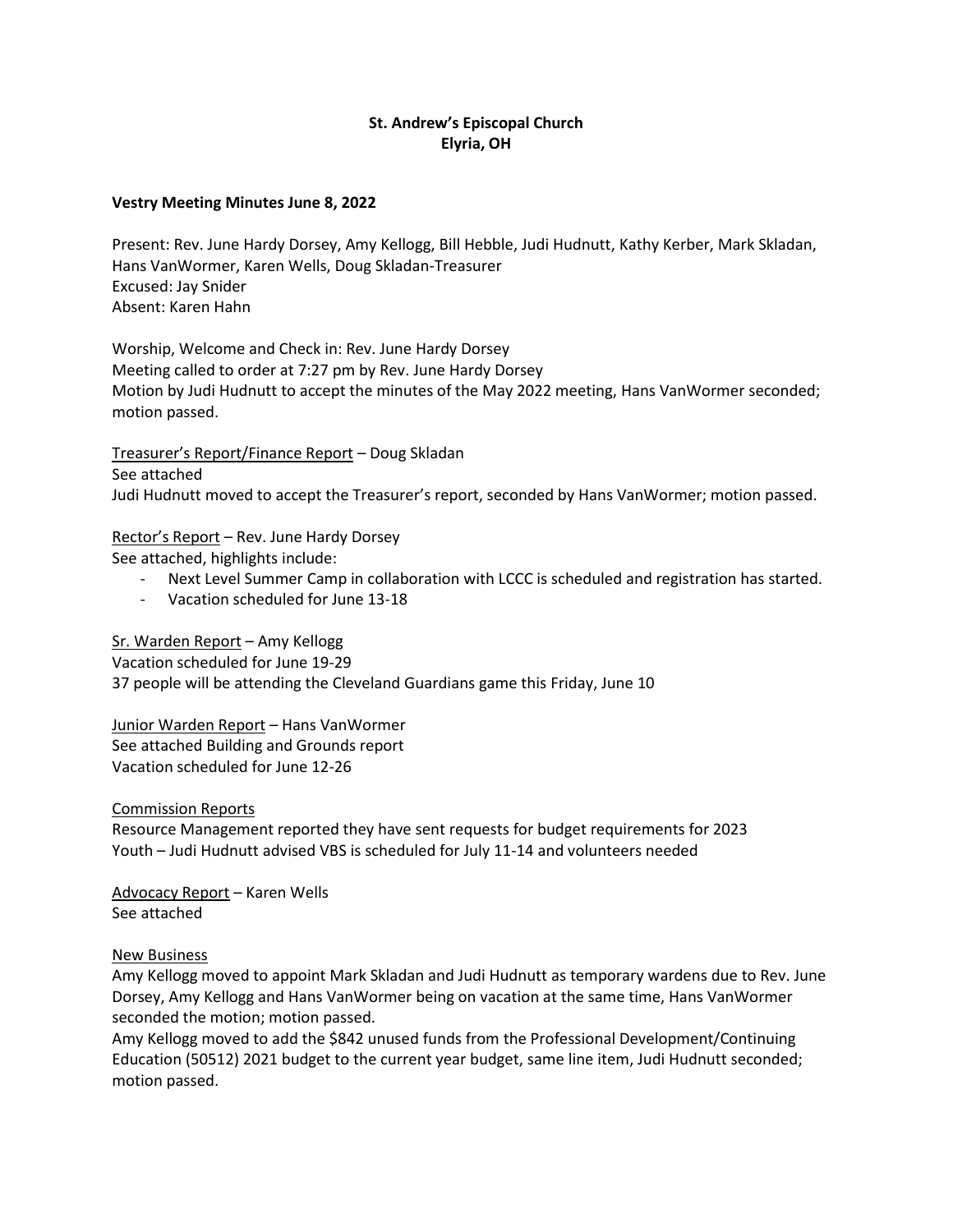Page 2 St. Andrew's Vestry Meeting Minutes June 8, 2022

Open Discussion Myki VanWormer gave a report on managing the Zoom service during the Pentecost service.

Closing Prayer – Kathy Kerber Meeting Adjourned Next meeting is July 13, 2022 at 7:00 pm on Zoom.

Respectfully submitted, Michelle VanWormer Vestry Clerk 2022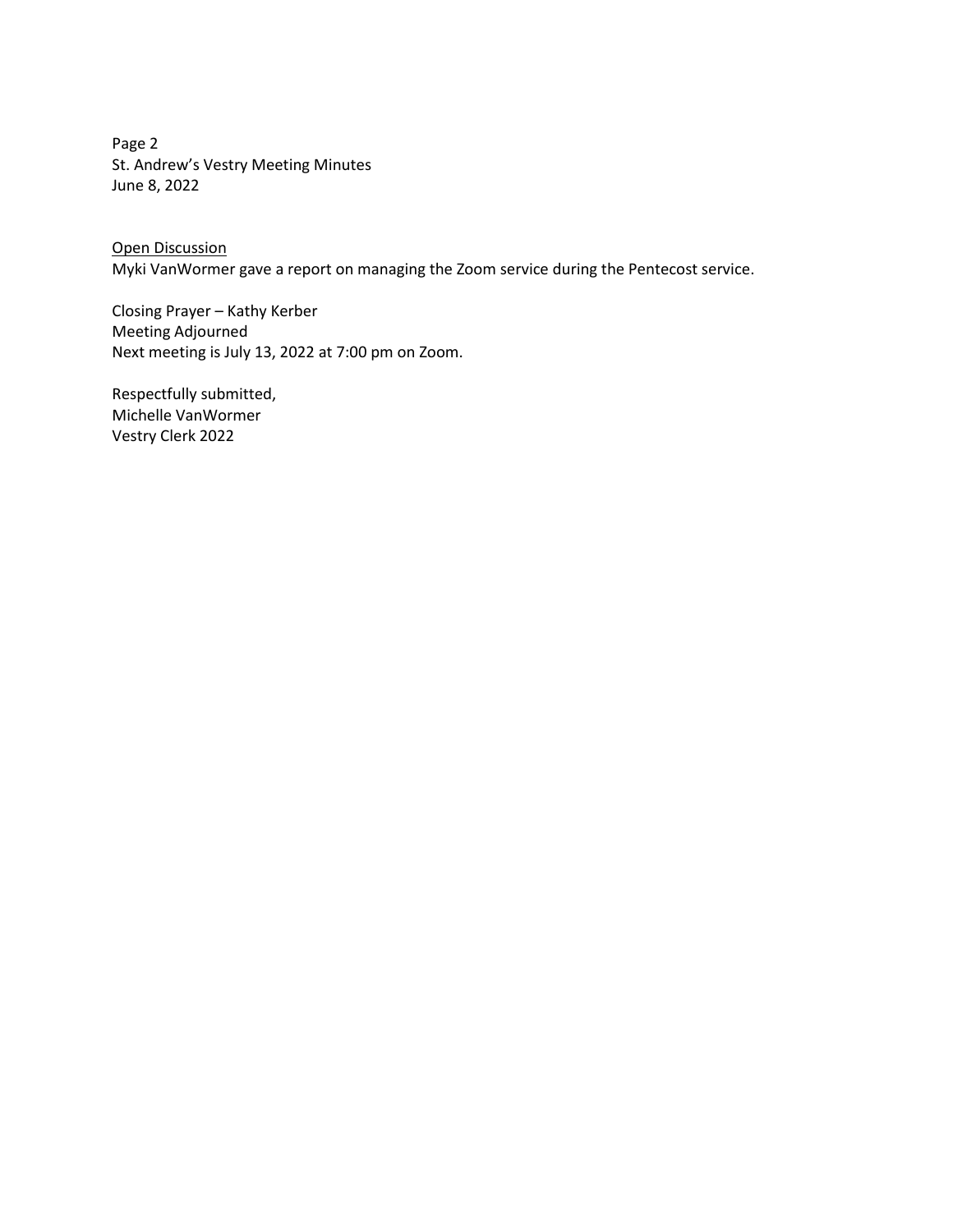Rector's Report to Vestry June 8 , 2022

### **Worship**

As I wrote in this month's Carillon article, worship is central to our life of faith and the life of our parish. It connects us to God, to one another, to the Communion of Saints and to the mission of the church. Each week, as we depart, we are called to "go and serve the Lord."

At St. Andrew's we offer opportunities for communal worship on Sundays and weekdays as well as resources and recommendations for individual worship. I believe that the way St. Andrew's has remained healthy and engaged in ministry during the pandemic is related to members' engagement and faithfulness in worship. In person worship has been offered for a little over a year, beginning May 2021, and we continue to have steady engagement and attendance in all three services on Sunday.

Mid-week Morning Prayer on Zoom gathers a faithful group of 4 – 8 to pray a variety of Morning Prayer services. Beginning the Wed. after the March 2020 shut down, this group has been meeting weekly, taking only a brief break last summer. The order of service changes seasonally. In the past year we have prayed from the Book of Common Prayer, the Iona Community Prayer Book, The Corrymeela Community Prayers, the Northumbrian Community Prayers and most recently, the New Zealand Prayer Book. I usually officiate this service with Anne Yug assisting. Jane McDonald and Lonny Gatlin also provide worship leadership. When I have to be absent, Anne or Lonny officiates and Jane assists.

The Service of Compline has been offered for several years on Zoom, with the schedule changing a few times. This service has not been well attended in recent months so it will be discontinued for the summer, with the plan to resume in October when we go back to a Fall Worship Schedule.

Communal worship is where visitors come to St. Andrew's and I have asked the Congregational Development Commission to create a New Member/Visitor event to encourage new members and visitors to get to know St. Andrew's better.

Myki Van Wormer is helping as we experiment with the best way to integrate the Zoom service participants in to an in person service through live-stream. On Pentecost we will use a second camera to help the Zoom congregation see the baptism.

#### **Next Level Summer Camp**

Collaboration with LCCC Grant funded project by Diocese of Ohio Formation and Congregational Development

#### June 14 – 17 and 21 – 24

Leanne Taylor is the St. Andrew's point person working as liaison with LCCC. The grant provides a stipend for this work. Judi Hudnutt, Celeste Brlas and Glynis Laing are working as volunteers on this project.

Ben Holcomb will lead camp activities every day. At this time there are 7 campers registered so we have openings even though the deadline has passed.

All those who will work with the youth are being certified to comply with the Diocesan Safe Child requirements.

#### **Deacon Update**

Lonny Gatlin was ordained at Trinity Cathedral on May 28 at 10 am. Deacon Jane Trager, Deacon Barbara Maxwell and I served as presenters. Karen Wells attended from St. Andrew's. Though Bishop Hollingsworth has not made Lonny's parish assignment yet, I am hopeful that our proximity to Bellwether and the robust nature St. Andrew's outreach ministries will result in Lonny being "assigned" to St. Andrew's, or possibly, St. Andrew's "adjacent."

Deacon Jane has been with St. Andrew's since August of 2021 so this August, she will rotate to Christ Church in Oberlin. We are grateful for her diaconal ministry and companionship.